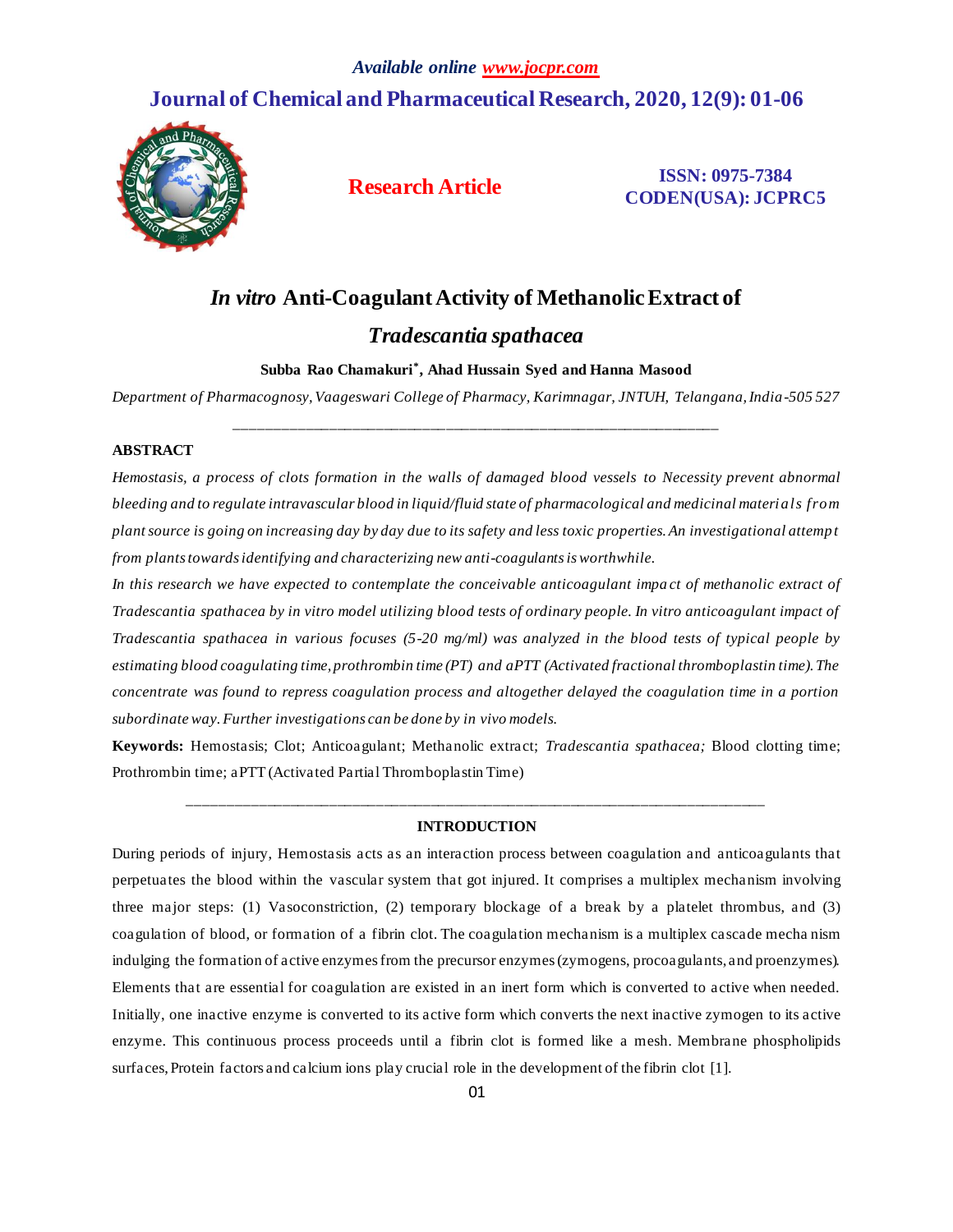To screen the extrinsic pathways and determine the deficiencies in Factors II, V, VII, and X, the Prothrombin Time (PT) test also known as pro-test or PT test is used. The extrinsic pathway in coagulation system gets activated by the thromboplastin in the presence of calcium ions and the subsequent clotting time depends on the concentration of blood clotting factors II, V, VII, and X. Hence, deficiency of one or more of these clotting factors (VII and X) indicates a prolonged PT and considered as abnormal [2-4]. Normal PT is 11-15 sec. Excluding nonsteroidal antiinflammatory drugs like aspirin and indomethacin, some other important synthetic anticoagulan t agents are heparin, warfarin, Ethylenediamine tetraacetic acid (EDTA) and citrate have anti-inflammatory and anti-platelets activity [5]. India is one of the nations sanctified with a rich heritage of traditional medicines and rich biodiversity to complement the herbal needs of the therapy done by these medicinal plants. India holds up recognize systems of medicines like Ayurveda Siddha and Unani which uses herbs and minerals in the formulations, but it is obligatory to evince traditional concepts scientifically in the laboratory [6]. The utilization of medicinal plants with widespread medicinal purposes for the treatment and prevention of various diseases is one of the most ancient traditional remedial forms of primary health culture [7]. Besides, the pharmacological properties, anticoagulant drugs show severe side effects. Hence, it is necessary to explore alternative anticoagulants having less side effects. Since the plants are the safe source of medicine, this study is an introductory attempt to investigate the *in vitro* anticoagulant activities of *Tradescantia spathacea* leaf extracts using standard experimental models in the blood samples of normalindividuals.

## **MATERIALS AND METHODS**

### **Collection of plant materials**

The leaves of *Tradescantia spathacea* were collected from the garden of Vaageswari college of pharmacy, Ramakrishna colony, Thimmapur, Karimnagar District, Telangana in November 2019. The *T. spathacea* species were voucher specimen has been identified by Botanical Survey of India, Deccan Regional Centre, Hyderabad, Telangana, India. (BSI/DRC/2020/Identification/709).

### **Extraction of plant material**

*Tradescantia spathacea* leaves were air dried at room temperature then crushed into powder using an electric grinder. This plant material was soaked by suspending 10 gms of powder in 100 ml of methanol with occasional stirring for 24 h. Later the suspension was filtered through a fine muslin cloth and then through a No.1 Whatmann filter paper. The solvent was eliminated at low temperature (40-50°C) under reduced pressure in a rotary evaporator to dryness.

### **Phytochemical analysis**

Methanolic extract of the leaves of *Tradescantia spathacea* was subjected to a preliminary phytochemical analysis for the detection of phytochemical constituents present in the extract using different phytochemical tests.

### **Alkaloids**

**Dragendroff's reagent test:** To 1 ml of extract, a few drops of Dragendroff's reagent was added to the test tube, and the color developed was noticed. The appearance of orange color shows the presence of alkaloids.

# **Saponins**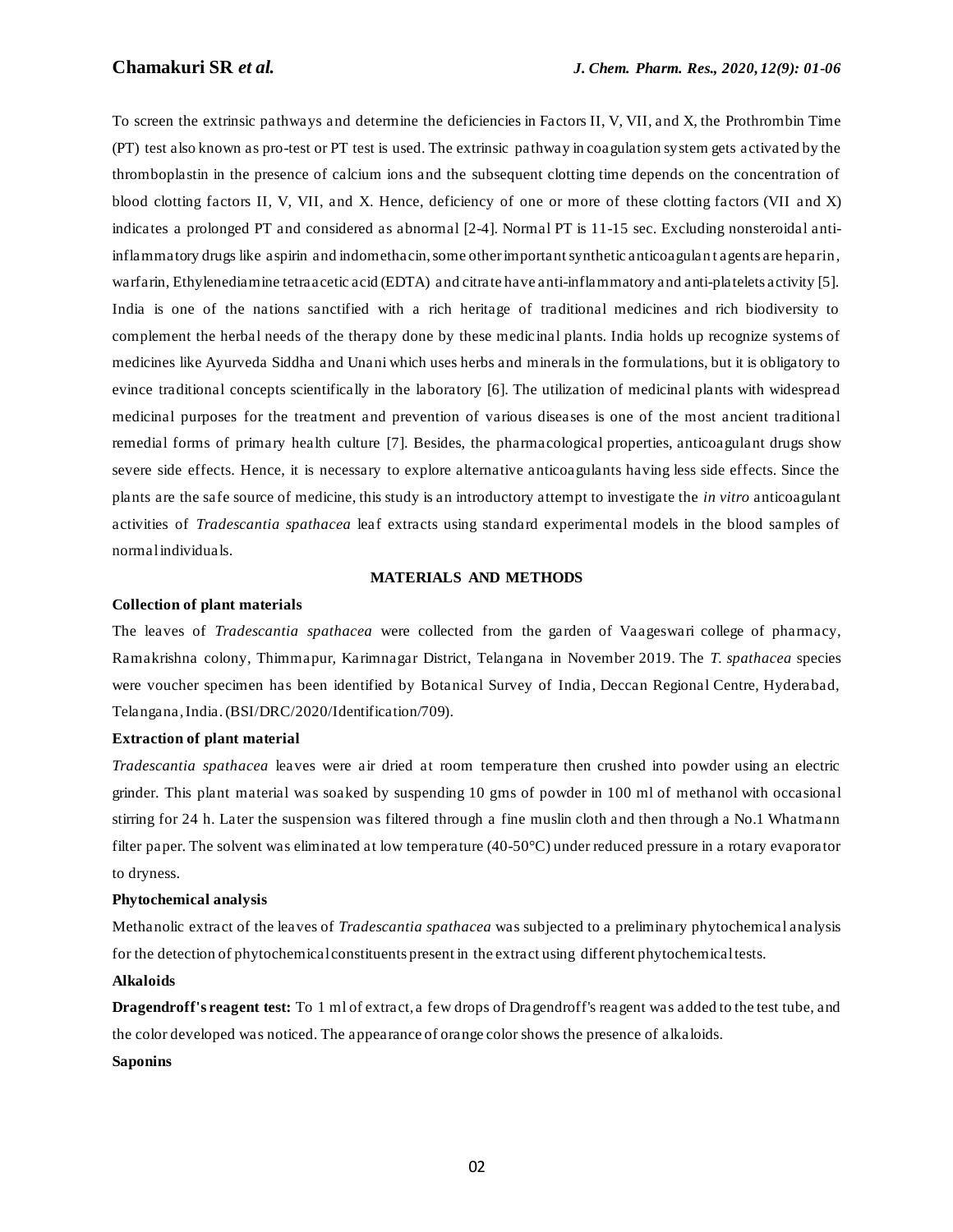**Foam test:** Take 1 ml of extract, add 10 ml of water and boiled. After few minutes, the mixture is shaken vigorously and filtered. The formation of froth and its persistence (1 cm height) for 1 h indicates the presence of saponins. **Steroids**

**Salkowski test:** To the extract add 2 ml of chloroform, 10 drops of acetic anhydride and 2 drops of concentrated sulfuric acid. The change of color from red to blue and finally bluish indicates the presence of steroids.

## **Collection of blood and separation of plasma**

10 ml of blood was drawn from healthy volunteers (with no medicine consumption history through vein puncture. 3.8% trisodium citrate solution (1 part of trisodium citrate solution: 9 parts of blood) was added to prevent natural coagulation process. Immediately centrifugation was done for 15 min at 3000 xg to obtain pure platelet plasma (PPP). The plasma was separated and refrigerated at -4°C for further use.

### **Blood clotting time measurement**

*In vitro* blood coagulating time estimation was done utilizing a strategy for Lee a nd White as announced by Osoniyi et al. [8] doing a few alterations [9]. Cylinders containing 0.5 ml every one of rough concentrate and divisions of *Tradescantia spathacea* suspended in Phosphate Buffered Saline (PBS) at different centralizations of around 5-20 mg/ml, Acid citrate dextrose (anticoagulant) and PBS (control), were brooded in a water shower at 37°C. Newly drawn blood (0.5 ml) was deliberately moved into the substance of every one of the brooded tubes, while at the same time beginning a stopwatch [3]. After 30 sec. stretch, the cylinders were inclined at an edge of 45° to check for the coagulation arrangement. The ideal opportunity for the underlying perception of clump was noted, and the inclining proceeded at appropriate stretches until the cylinders could be transformed without streaming of blood. The stopwatch was halted, and the time was noted as the last coagulating time. (Tables 1 and 2 and Figure 1).

### **Prothrombin Time (PT)**

Prothrombin Time (PT) was resolved by the strategy for Brown [9], as announced by Osoniyi et al. [8]. Calcium Thromboplastin Reagent unit was utilized. Calcium Thromboplastin reagent was reconstituted [3] with refined water and pre-warmed in a water shower at  $37^{\circ}$ C for around 10 mins. Blood plasma (0.1 ml) was pipetted into coagulating tubes and was hatched in a water shower for 2-3 mins at 37°C. At that point, 0.1 ml of test separate at different centralizations of 5, 10, and 20 mg/ml were included and PBS (for control). 0.1 ml of Calcium thromboplastin reagent was promptly added to the blend, while all the while starting a stopwatch. The cylinders were delicately inclined at 45° edge at ordinary spans until a coagulation was shaped. The stopwatch was halted promptly, and the coagulation arrangement time was recorded (Table 3; Figures 2 and 3).

Activated partial thromboplastin time (aPTT)/Kaolin Cephalin Clotting Time (KCCT) aPTT or KCCT was resolved by the strategy utilized by Brown, as announced by Osoniyi et al. [8] furthermore, utilizing a Diagen Kaolin reagent pack [3]. The halfway thromboplastin reagent (Kaolin Platelet substitute blend [3]), was reconstituted by the makers guidance. The coming about suspension and 0.02 M Calcium chloride were pre-warmed at 37°C in a water shower independently [3]. 0.1 ml Plasma was pipetted into thickening cylinders and brooded in a water shower for 2-3 mins at 37°C, at that point 0.1 ml of halfway thromboplastin reagent was added to the cylinders and the substance were quickly blended. The blend was additionally hatched for 3 mins, after which separate arra ngement at different groupings of 5, 10, and 20 mg/ml were included, 0.1 ml of PBS (for control), followed by 0.1 ml of pre-warmed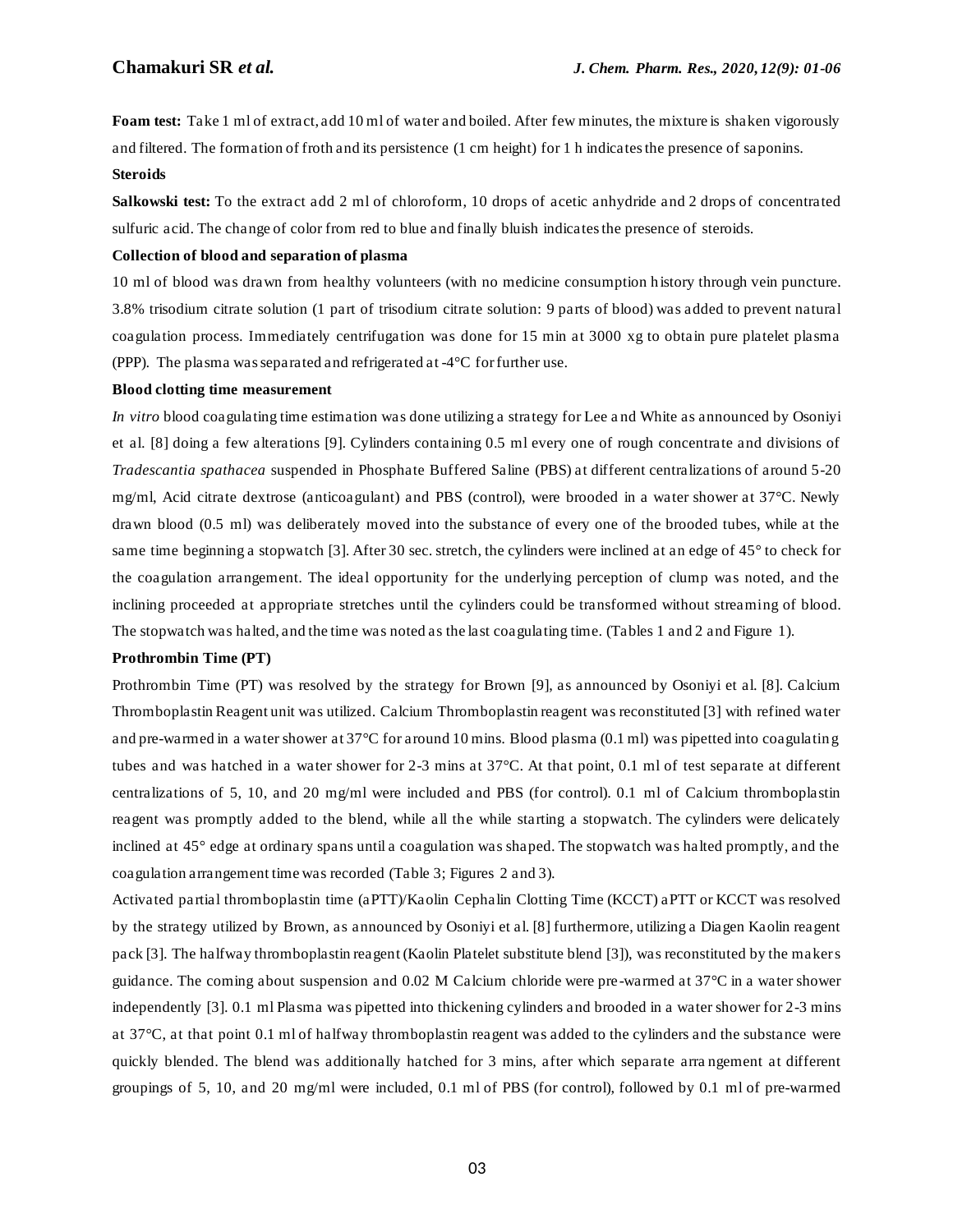Calcium chloride, while at the same time beginning a stopwatch. The cylinders were inclined at normal stretches until a coagulation is framed. The stopwatch was stopped immediately, and the clot formation time was recorded. (Table 4 and Figure 3).

# **RESULTS**

## **Phytochemical analysis**

Preliminary phytochemical analysis was performed and steroids, glycosides, alkaloids, tannins, saponin s and flavonoids were identified.

| S.NO | <b>Tests</b>              | <b>Methanolic extract</b> |
|------|---------------------------|---------------------------|
| 1    | <b>STEROIDS</b>           |                           |
|      | Salkowski test            | $^{+}$                    |
| 2    | <b>GLYCOSIDES</b>         |                           |
|      | Baljet test               | $^{+}$                    |
| 4    | <b>ALKALOIDS</b>          |                           |
|      | Dragendroff's test        | $^{+}$                    |
| 5    | <b>TANNINS</b>            |                           |
|      | Lead acetate test         | $+$                       |
|      | Bromine water             | $+$                       |
| 6    | <b>SAPONIN GLYCOSIDES</b> |                           |
|      | Foam test                 | $^{+}$                    |
|      | Haemolytic test           | $+$                       |
| 7    | <b>FLAVONOIDS</b>         |                           |
|      | Schinoda test             | $^{+}$                    |

|  | Table 1. Phytochemical analysis. |
|--|----------------------------------|
|--|----------------------------------|

### **Table 2. Blood clotting time.**

| Concentration       | <b>Blood clotting time(min)</b> |  |
|---------------------|---------------------------------|--|
| $5 \text{ mg/ml}$   | 5.24                            |  |
| $10$ mg/ml          | 10.87                           |  |
| $20 \text{ smg/ml}$ | 18.24                           |  |
| control             | 0.81                            |  |



**Figure 1. Showing blood clotting time of methanolic extract of** *T. spathacea* **at various concentrations (5-20 mg/ml).**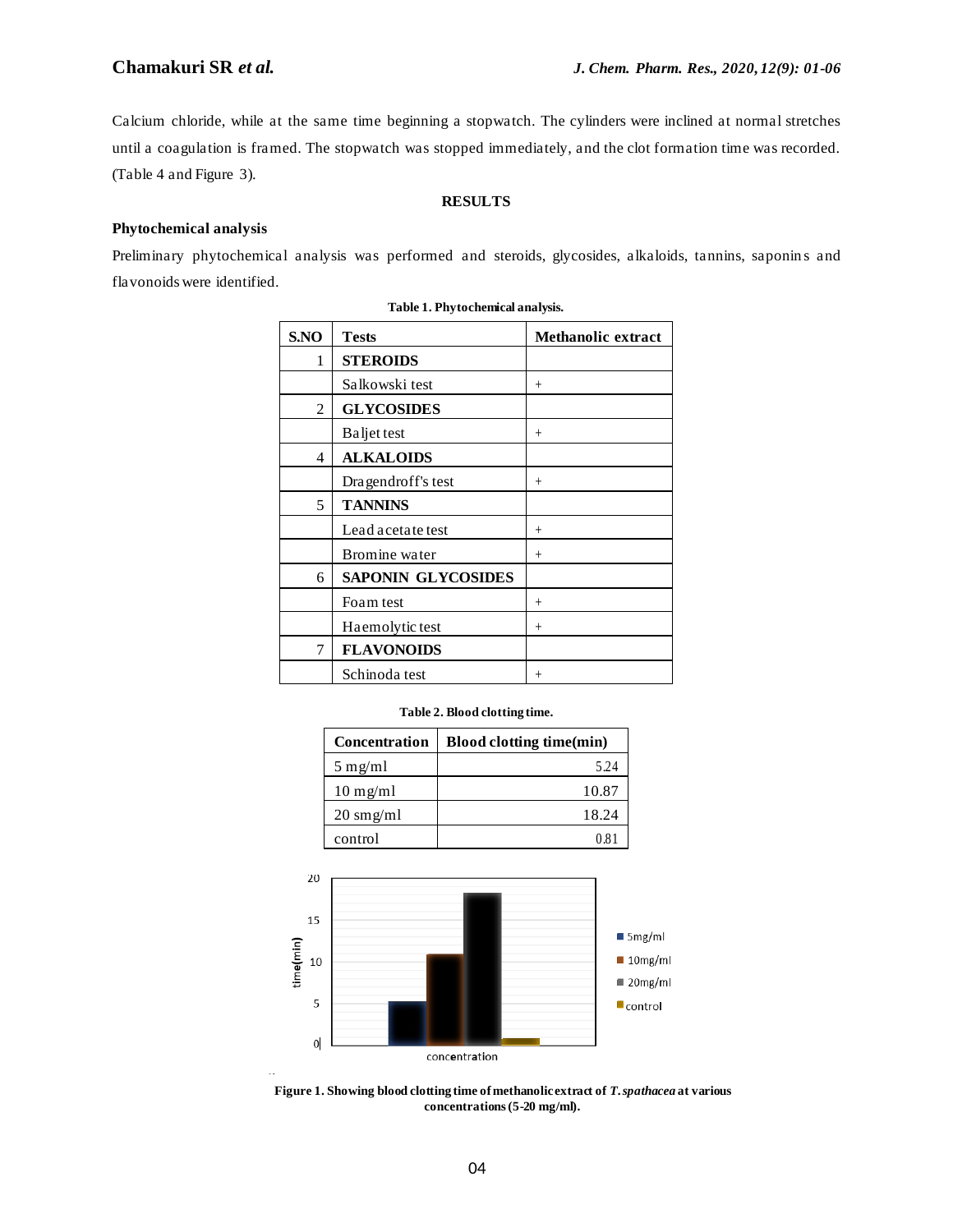| Concentration      | Time(sec) |
|--------------------|-----------|
| control            | 20        |
| $5$ mg/ml          | 40.35     |
| $10 \text{ mg/ml}$ | 65.74     |
| $20$ mg/ml         | 80.78     |

**Table 3. Prothrombin time.**



**Figure 2. Showing prothrombin time of methanolic extract of** *T. spathacea* **at various Concentrations (5-20 mg/ml).**

**Table 4. Activated partial thromboplastin time (aPTT)/ Kaolin cephalin clotting time (KCCT)**

| Concentration | Time(sec) |
|---------------|-----------|
| control       | 35.2      |
| $5$ mg/ml     | 54.35     |
| $10$ mg/ml    | 76.5      |
| $20$ mg/ml    | 85.92     |



**Figure 3. showing aPTT of methanolic extract of** *T. spathacea* **at various concentrations (5-20 mg/ml).**

## **DISCUSSION**

Recent years, chemical substances being derived from natural plant sources are attracting the interest of researchers and are being tested for their anti-coagulant properties, as a new molecule for the development of new drugs. Plants do have variety of chemical constituents that are used to perform biological functions. These phytochemicals can be